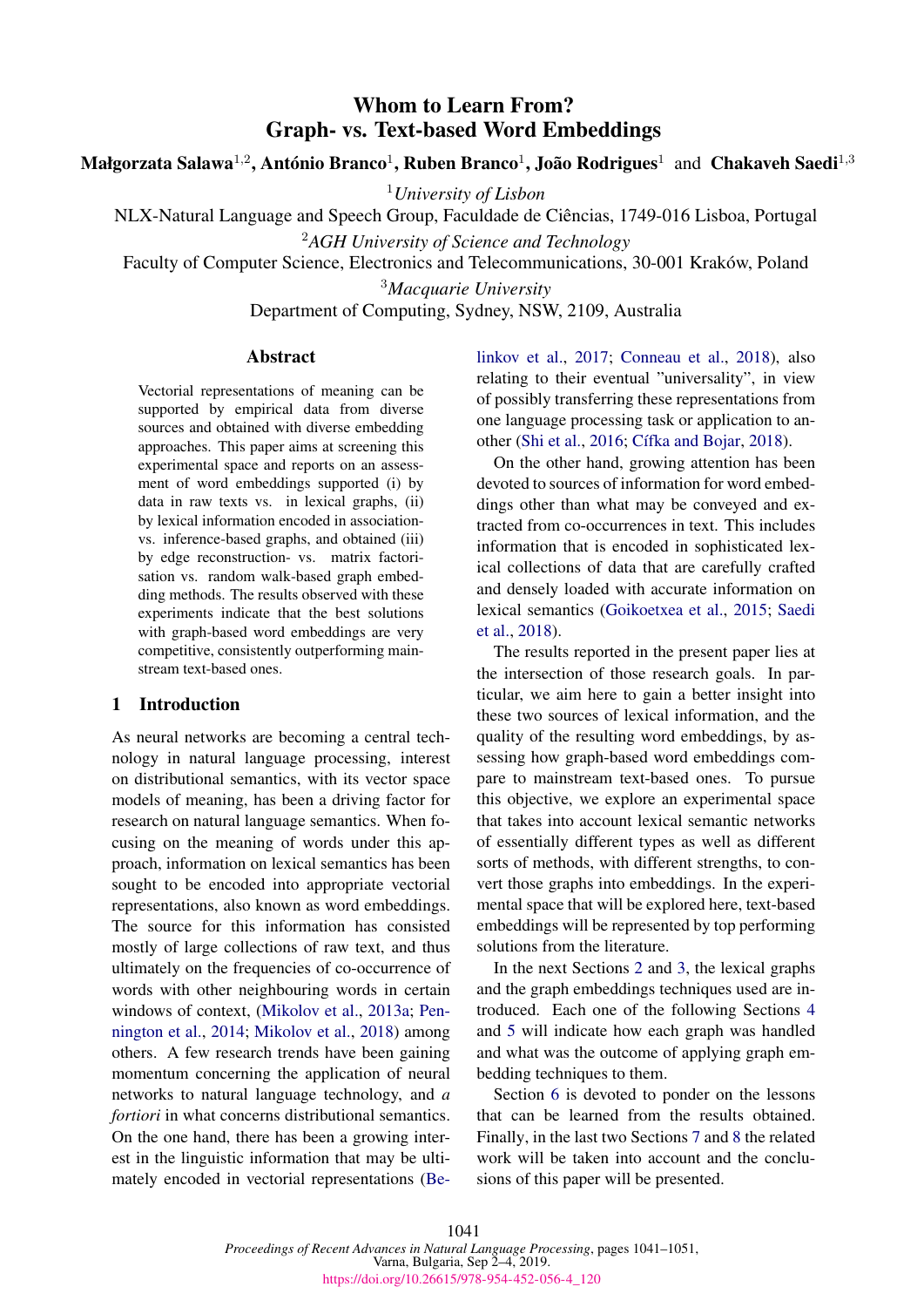## <span id="page-1-0"></span>2 Lexical graphs

How to represent the meaning of words has been at the core of research on lexical semantics. Besides distributional semantics [\(Harris,](#page-9-4) [1954;](#page-9-4) [Osgood](#page-9-5) [et al.,](#page-9-5) [1957\)](#page-9-5) that word embeddings adhere to, two other broad families of approaches have emerged, namely those advocating that lexical semantics is better represented as a semantic network [\(Quillan,](#page-9-6) [1966\)](#page-9-6) or as a feature-based model [\(Minsky,](#page-9-7) [1975;](#page-9-7) [Bobrow and Norman,](#page-8-4) [1975\)](#page-8-4).

In a nutshell, in an inference-based semantic network, a lexical unit, typically a word, is recorded as a node in a graph while the semantic relations among words, such as hyponymy or synonymy, etc., are recorded as labelled edges among the nodes of the graph — with the inference being ensured by the relation that happen to be transitive. Feature-based models representing lexical semantics, in turn, resort to a hash table that stores the lexical units as keys, and the semantically related units as the respective values.

The motivation for these two families of lexical representation is to be found in their different suitability and success in explaining a wide range of empirical phenomena, in terms of how these are manifest in ordinary language usage and how they are elicited in laboratory experimentation. These phenomena are related to the acquisition, storage and retrieval of lexical knowledge (e.g. the spread activation effect [\(Meyer and Schvaneveldt,](#page-9-8) [1971\)](#page-9-8), the fan effect [\(Anderson,](#page-8-5) [1974\)](#page-8-5), among many others) and to how this knowledge interacts with other cognitive faculties or tasks, including categorization [\(Estes,](#page-8-6) [1994\)](#page-8-6), reasoning [\(Rips,](#page-9-9) [1975\)](#page-9-9), problem solving [\(Holyoak and Koh,](#page-9-10) [1987\)](#page-9-10), learning [\(Ross,](#page-9-11) [1984\)](#page-9-11), etc. Feature-based models seek to respond primarily to our outstanding ability as speakers of associating concepts with other concepts, while inference-based ones seek to respond to the also outstanding ability to reason on the basis of semantic relations among concepts.

In the scope of the formal and computational modelling of lexical semantics, these approaches have inspired a number of initiatives to build repositories of lexical knowledge. Prominent examples of such repositories are, for semantic networks, WordNet [\(Fellbaum,](#page-8-7) [1998\)](#page-8-7) and for featurebased models, Small World of Words (SWOW) [\(De Deyne et al.,](#page-8-8) [2013\)](#page-8-8). Interestingly, to achieve the highest quality, repositories of different types typically resort to different empirical sources of primary data. For instance, WordNet is constructed on the basis of lexical intuitions systematically handled by human experts, while the information encoded in Small World of Words are the associations between concepts evoked and collected from laypersons.

Even when motivated in the first place by (psycho-)linguistic research goals, these repositories of lexical knowledge have been extraordinarily important for language technology. They have been instrumental for major advances in language processing tasks and applications such as word sense disambiguation, part-of-speech tagging, named entity recognition, sentiment analysis (e.g. [Li and Jurafsky](#page-9-12) [\(2015\)](#page-9-12)), parsing (e.g. [Socher](#page-10-1) [et al.](#page-10-1) [\(2013\)](#page-10-1)), textual entailment (e.g. [Baroni et al.](#page-8-9) [\(2012\)](#page-8-9)), discourse analysis (e.g. [Ji and Eisenstein](#page-9-13)  $(2014)$ ), among many others.<sup>[1](#page-1-2)</sup>

In our experiments, we resort to these two major representatives of inference- and feature-based lexical networks, namely WordNet<sup>[2](#page-1-3)</sup> and SWOW<sup>[3](#page-1-4)</sup>.

## <span id="page-1-1"></span>3 Graph embedding methods

As for methods to convert graphs into embedding, we are resorting also to one outstanding representative per major family of techniques.

Following the recent comprehensive survey by [\(Cai et al.,](#page-8-10) [2017\)](#page-8-10), graph embeddings methods divide into those that represent a whole graph as a single vector and those that output a vector for each node in the graph. For our experiments, we are interested in the latter, for which there are three major families of approaches, viz. based on edge reconstruction, on matrix factorisation and on random walks. Each of these techniques has its advantages and drawbacks, capturing the information encoded in the graph with different emphasis.

Graph embeddings techniques based on edge reconstruction operate on graphs represented by edge lists. An edge is a triple  $\langle$ lhs, rel, rhs), where  $\ln s$  (left-hand side) and  $\ln s$  (right-hand) are nodes connected by a relation of type rel. The system is trained to recognise triples that are feasible (present in the graph) from the infeasible ones.

The objective function optimised in the model

<span id="page-1-2"></span><sup>&</sup>lt;sup>1</sup>For the vast number of applications of WordNet, see [http://lit.csci.unt.edu/˜wordnet](http://lit.csci.unt.edu/~wordnet)

<span id="page-1-3"></span><sup>2</sup> Princeton's WordNet 3.0 is the version used here, obtained from <http://wordnet.princeton.edu/> in February 2019.

<span id="page-1-4"></span><sup>3</sup> From [http://github.com/SimonDeDeyne/](http://github.com/SimonDeDeyne/SWOWEN-2018) [SWOWEN-2018](http://github.com/SimonDeDeyne/SWOWEN-2018) in March 2019.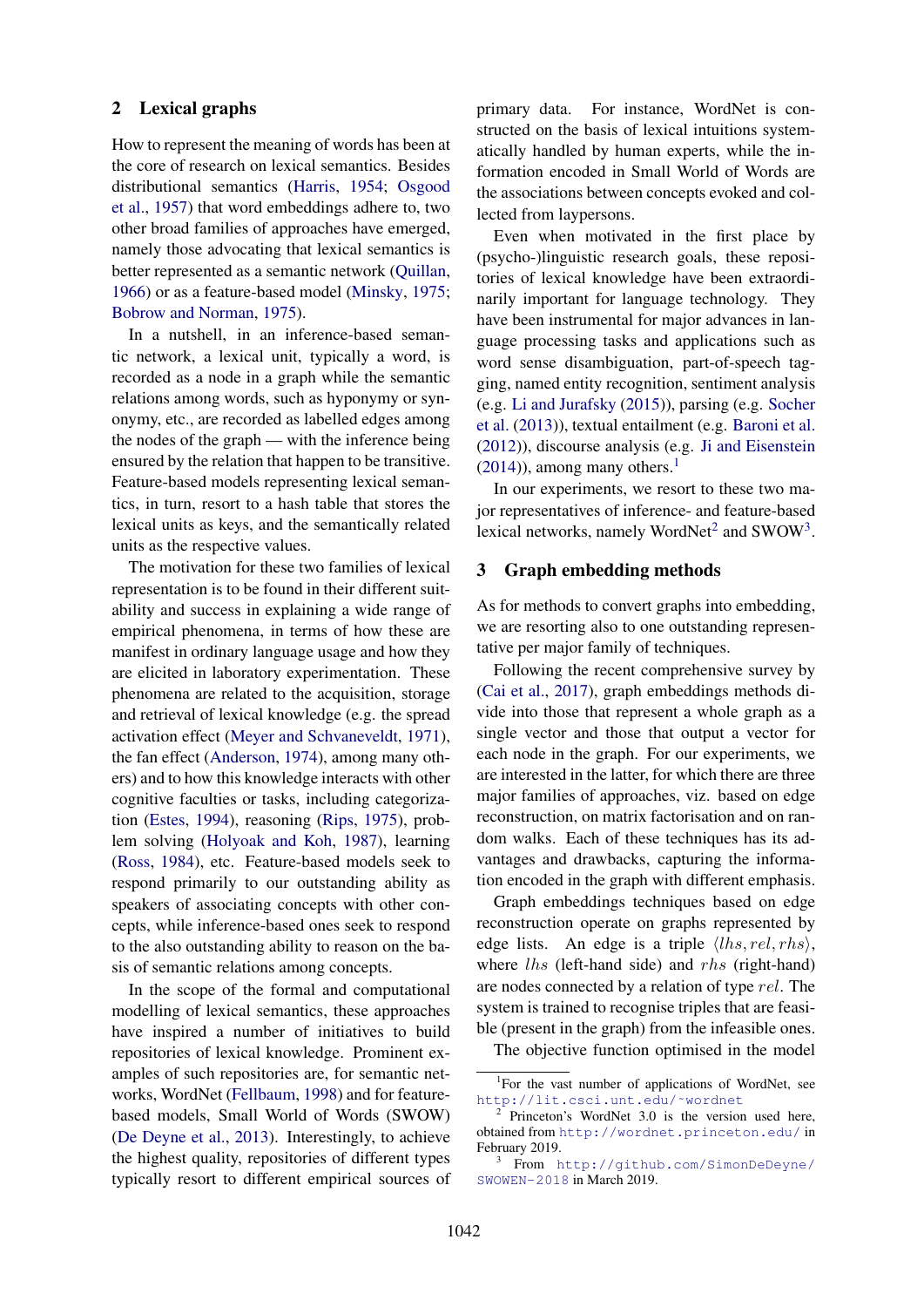is either maximising the edge reconstruction probability or minimising the edge reconstruction loss. The latter can be further divided into distancebased loss and margin-based ranking loss. Since most of the existing knowledge graph embedding methods choose to optimise margin based ranking loss [\(Cai et al.,](#page-8-10) [2017\)](#page-8-10), we choose a method from this subgroup as a representative of the edge reconstruction models, namely Semantic Matching Energy (SME) from [\(Bordes et al.,](#page-8-11) [2014\)](#page-8-11).

Edge reconstruction methods support a relatively efficient training, but ensures optimisation using only local information between nodes close to each other.

Another family of graph embedding methods is based, in turn, on graphs represented by matrices. This is perhaps the family of techniques with the largest number of instances, which in many cases result from slight variants from one another in the tricks used to weight and condense the nodes in the matrix.

As a representative of the matrix factorisation methods for graph embedding, we use the socalled Katz index [\(Newman,](#page-9-14) [2010,](#page-9-14) Eq. (7.63)) as this is the technique used in previous works on WordNet [\(Saedi et al.,](#page-9-3) [2018\)](#page-9-3) and on SWOW [\(De Deyne et al.,](#page-8-12) [2018\)](#page-8-12).

This method starts by creating a matrix with all of the possible semantic relations between all the words, resulting in an adjacency matrix M. Then it populates each cell  $M_{ij}$  of the matrix resorting to a lexical semantic graph G. Each cell  $M_{ij}$  is set to 1 if and only if there is a direct edge between nodes including the two words  $word_i$  and  $word_i$ the cell represents. If there is no edge between the two words, that cell is set to 0. For all nodes not directly connected, that is connected through other nodes in between, the representation of their affinity strength is obtained by following the cumulative iteration:

$$
M_G^n = I + \alpha M + \alpha^2 M^2 + \dots + \alpha^n M^n \quad (1)
$$

 $M^n$  is the matrix where every two words,  $word_i$ and  $word_i$ , are transitively related by n edges. I represents the identity matrix and  $\alpha$  is used as a decay factor for longer paths.

<span id="page-2-1"></span>The iteration converges into the matrix  $M_G$ , obtained by an inverse matrix operation:

$$
M_G = \sum_{e=0}^{\infty} (\alpha M)^e = (I - \alpha M)^{-1}
$$
 (2)

Matrix factorisation inverts the trade off found with edge reconstruction methods. Differently from the latter, it is able to take into account the affinity between nodes at the global level of the graph, but at the cost of a large time and space consumption though.

A third family of graph embedding methods is based on a "text" generated from graphs, where the word embeddings are obtained from some deep learning technique used over that text. This is an "artifical" text that results from concatenating the words in the nodes that are visited in a random walk through the edges in the graph.

Starting at a random node in the graph, at each iteration, this technique randomly chooses a neighbour node (with a probability  $\alpha$ ) to be the starting point of the next iteration or stopping the walk (with a probability  $1 - \alpha$ ).

Improving over the matrix factorisation and the edge reconstruction approaches, the random walk technique is effective and accommodates global information on the nodes. However, as it only considers the local context within a path at each iteration, that makes it hard to find an optimal sampling strategy.

In the next Sections, we report on the application of these three different graph embedding techniques, with their different advantages and drawbacks, over the two lexical networks, from two distinct lexical semantic families, thus encoding lexical knowledge from quite distinct primary sources of empirical data. This leads to different word embeddings that encode and emphasise different shades of lexical information, thus contributing to an encompassing and discriminating experimental space.

# <span id="page-2-0"></span>4 Inference-based graph embeddings

This section describes the conversion of WordNet to word embeddings under each of the three graph embedding techniques.

## <span id="page-2-2"></span>4.1 Edge reconstruction

In models based on edge reconstruction, the objective is to rank a true triplet  $\langle lhs, rel, rhs \rangle$  over a false triplet  $\langle lhs', rel, rhs' \rangle$  that does not exist in the graph. Under the SME technique [\(Bordes](#page-8-11) [et al.,](#page-8-11) [2014\)](#page-8-11) we are following here, this is achieved by designing an energy function  $f_{rel}(lhs,rhs)$ , interpreted as a distance between the nodes lhs and rhs in the context of relation rel, where the en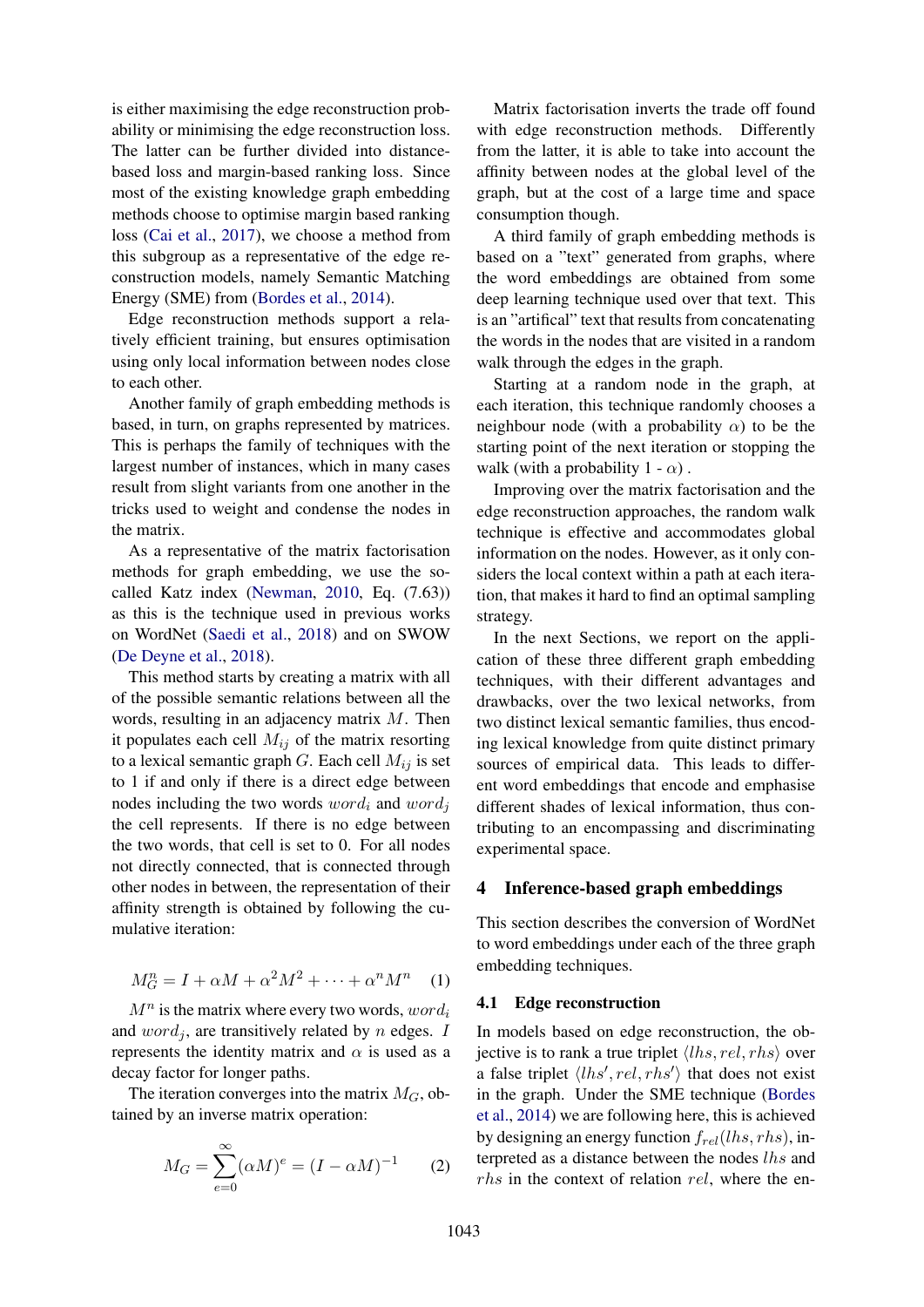ergy value should be lower for feasible triplets and higher for infeasible ones. SME seeks to minimise the margin-based ranking loss, defined as:

$$
O_{rank} = \min \sum_{\langle lhs, rel, rhs \rangle \in S} \max (0, \gamma + f_{rel}(lhs, rhs))
$$
\n
$$
\langle lhs, rel, rhs \rangle \in S \quad -f_{rel}(lhs', rhs')) \quad (3)
$$

where  $\gamma$  is the margin size (set by default to 1).

The SME function is designed as a neural network that first combines the nodes separately with the relation type, putting the combinations of  $\langle lhs, rel \rangle$  and  $\langle rel, rhs \rangle$  in a common space, where they can be *matched*. The matching is performed using a dot product of the resulting vectors. The combination function comes in two flavours: *linear* and *bilinear*. We opted for the former here given its lower complexity.

The triples were generated in the following manner: for each word  $w_{lhs}$  in the vocabulary and for each synset  $s_{lh,s}$  this word belongs to, a triple is generated for each word  $w_{rhs}$  in each synset  $s_{rhs}$ (that  $w_{rhs}$  belongs to), such that there exists a relation rel between synsets  $s_{lhs}$  and  $s_{rhs}$ , and both  $w_{ths}$  and  $w_{ths}$  are in the vocabulary.

rel is one of the semantic relations used in WordNet.<sup>[4](#page-3-0)</sup> Three of these relation types, namely *antonym, derivationally related form*, and *pertainym* exist not between synsets, but directly between the word forms (lemmas). These were also taken into account to generate triples.<sup>[5](#page-3-1)</sup>

For training, we used a publicly available imple-mentation of SME.<sup>[6](#page-3-2)</sup> The models were trained for 500 epochs, with evaluation at every 10 epochs, a learning rate of 0.01 and 200 batches. The remaining parameters were left the same as the default ones used in [Bordes et al.](#page-8-11) [\(2014\)](#page-8-11). The model with the best performance on the validation set was picked.

Since the the edge reconstruction based methods are retaining the local neighbourhood only, we experimented also with extending the data sets by generating relations resulting from the concatenation of two simple relations. The data sets created in this way, however, suffer from an exponential growth in size. Due to resource limitations, we

<span id="page-3-1"></span> $5T_0$  extract the data from the WordNet 3.0 files, we used the NLTK library, available at [www.nltk.org/](www.nltk.org/_modules/nltk/corpus/reader/wordnet.html) [\\_modules/nltk/corpus/reader/wordnet.html](www.nltk.org/_modules/nltk/corpus/reader/wordnet.html).

managed to conduct the experiments on a 15k vocabulary only, which gave significant boost in the performance of the model on the evaluation tasks. Further exploration of this path could be beneficial, but needs to be left for future work.

For a fair comparison with other methods, the data used for training the models is based though on the same 60k vocabulary as in the matrix factorisation based method (see details in Section [4.2\)](#page-3-3), and thus eventually restricted to 1-hop relations. The vocabulary was selected with the same procedure as in [Saedi et al.](#page-9-3) [\(2018\)](#page-9-3). Also for the sake of comparison with the other experiments with text-based embeddings available from the literature (see details in Section [6\)](#page-5-0), we chose vectors of dimension 300. Since there is a random element in the system (the initialisation of the neural network), we trained three models using different seeds for the random number generator and averaged the results.

#### <span id="page-3-3"></span>4.2 Matrix factorisation

For matrix factorisation, we started by building an adjacency matrix from WordNet 3.0, which produced a square matrix of a size above 155k.

Tests with different weights for each type of relation — namely hyponymy and hyperonymy weighing the most, — showed that symmetrical weights performed the best. Also the parameters in equation [2](#page-2-1) and other options to tackle computational complexity were empirically determined in and taken from [Saedi et al.](#page-9-3) [\(2018\)](#page-9-3).

The matrix inversion raises substantial challenges in terms of the memory footprint. To cope with this issue, we resorted to sub-graphs of Word-Net of manageable size, and we will be using here a vocabulary with 60k words. To mitigate the impact of this downsizing, we sorted the words by the decreasing number of outgoing edges in the graph and picked the 60k top ones.

Another parameter to consider is the decay value  $(\alpha)$  in equation [2,](#page-2-1) which discounts the strength of a connection if the nodes are far away from each other in the graph. Several values for  $\alpha$ were experimented with, with 0.75 performing the best, which is also the value for  $\alpha$  we used here.

After going through the procedure in equation [2,](#page-2-1) a Positive Point-wise Mutual Information transformation (PMI+) was applied to reduce the frequency bias, followed by an L2-norm to normalise each line of  $M_G$ , and finally, a Principal Compo-

<span id="page-3-0"></span><sup>4</sup> For a list of relation types, see [http://wordnet.](http://wordnet.princeton.edu/documentation/wninput5wn) [princeton.edu/documentation/wninput5wn](http://wordnet.princeton.edu/documentation/wninput5wn).

<span id="page-3-2"></span><sup>6</sup> <http://github.com/glorotxa/SME>.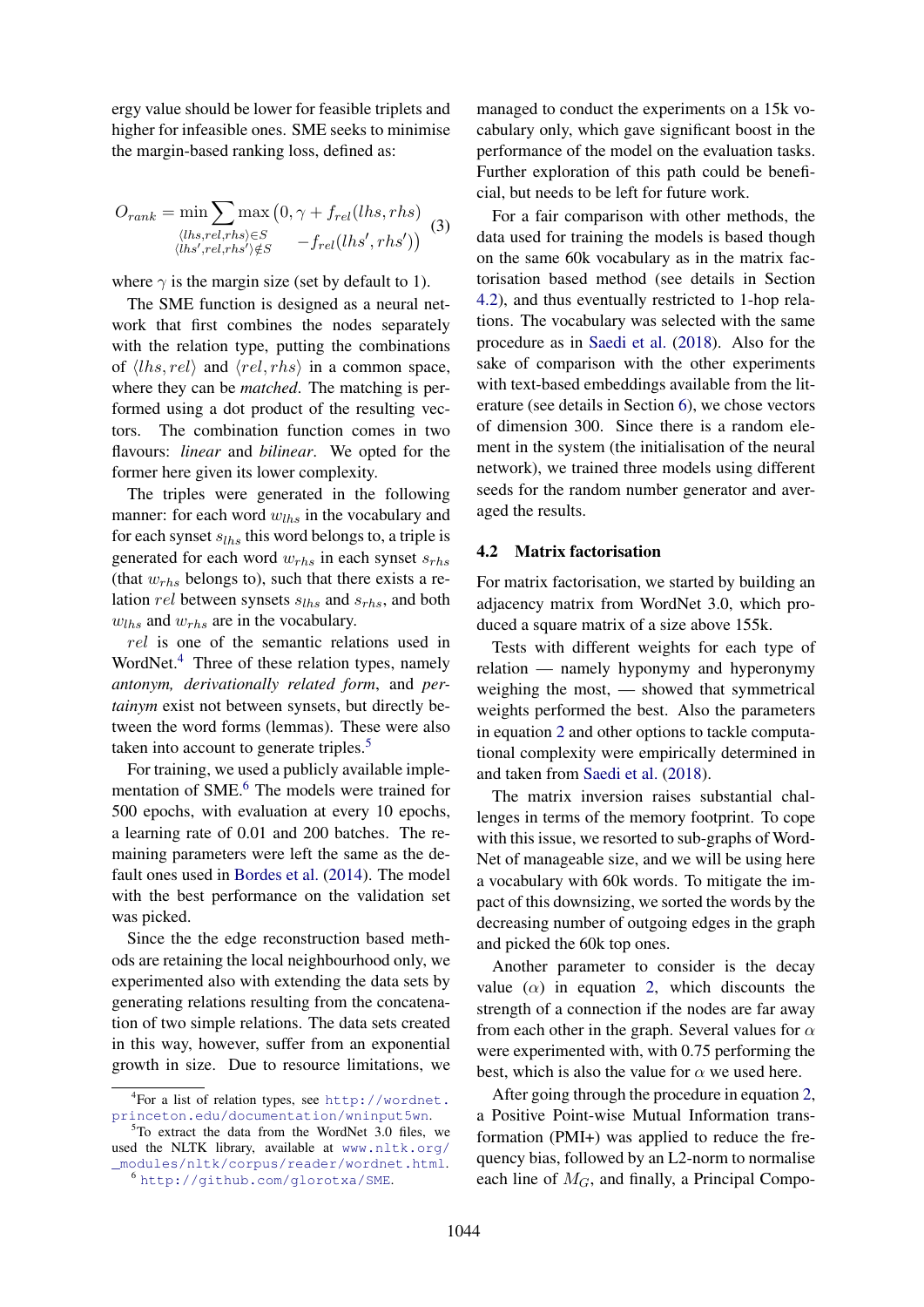nent Analysis (PCA) was applied to reduce the dimension of the vectors.

This procedure was evaluated with different vector sizes by [Saedi et al.](#page-9-3) [\(2018\)](#page-9-3), namely 100, 300, 850, 1000 and 3000, with 850 performing the best. For the sake of comparability with the other models we resort to, namely the text-based ones, we set a vector size of 300 for the matrix factorisation embedding technique.

### <span id="page-4-5"></span>4.3 Random walk

The random walk was based on UKB [\(Agirre and](#page-8-13) [Soroa,](#page-8-13) [2009;](#page-8-13) [Agirre et al.,](#page-8-14) [2014;](#page-8-14) [Goikoetxea et al.,](#page-8-3) [2015\)](#page-8-3), which performs a random walk through edges on graphs and in each step writes a word in the node into an artificial text. With the resulting corpus, a two-layer neural network model (Skip-Gram) [\(Mikolov et al.,](#page-9-15) [2013b\)](#page-9-15) was trained to predict for each vocabulary word its neighbouring words, thus generating in one of the layers the resulting word embedding vectors.

We restricted the original technique to use only the information from the graph and to ignore the glosses. The random walk was applied to the same WordNet graph (60k vocabulary) described in the Sections [4.1](#page-2-2) and [4.2.](#page-3-3)

We discarded the three lemma-lemma relations not supported by UKB, namely antonym, derivationally related form, pertainym.

To create the artificial corpus, we used the de-fault UKB random walk parameters<sup>[7](#page-4-1)</sup> and to obtain the word embeddings, we used the default Gen-sim's (Řehůřek and Sojka, [2010\)](#page-9-16) Skip-Gram implementation, with a vector dimension of 300.

#### 4.4 Results

The assessment of the word embeddings obtained from the conversion of lexical graphs use the same tasks used for this purpose when the embeddings are obtained from corpora. These tasks consist in predicting the semantic similarity and the semantic relatedness between words in pairs and in seeking to match the gold scores assigned by humans to those test pairs. The cosine between the vectors of the words in a pair is mapped into the scale used for the gold scores.

For semantic similarity, we resorted to the test sets SimLex-999 (with 999 pairs) [\(Hill](#page-9-17) [et al.,](#page-9-17) [2016\)](#page-9-17), WordSim-353-Similarity (203 pairs) [\(Agirre et al.,](#page-8-15) [2009\)](#page-8-15) and RG1965 (65) [\(Ruben-](#page-9-18)

[stein and Goodenough,](#page-9-18) [1965\)](#page-9-18). For semantic relatedness, WordSim-353-Relatedness (252) [\(Agirre](#page-8-15) [et al.,](#page-8-15) [2009\)](#page-8-15), MEN (3000) [\(Bruni et al.,](#page-8-16) [2012\)](#page-8-16) and MTURK-771 (771) [\(Halawi et al.,](#page-9-19) [2012\)](#page-9-19) were used.

The results with WordNet embeddings are dis-played in Table [1.](#page-4-2)<sup>[8](#page-4-3)</sup>

<span id="page-4-2"></span>

|                                                     | Edge                   | Factor. | Walk                                      |
|-----------------------------------------------------|------------------------|---------|-------------------------------------------|
| Similarity                                          |                        |         |                                           |
| Simlex-999                                          | 39.63±1.55             |         | 49.90 $50.93 \pm 0.15$                    |
| WordSim-353 54.93 $\pm$ 2.31 50.80 67.40 $\pm$ 0.30 |                        |         |                                           |
| RG1965                                              |                        |         | $57.70 \pm 4.84$ $57.00$ $77.50 \pm 0.95$ |
| Relatedness                                         |                        |         |                                           |
| WordSim-353 $26.20 \pm 4.10$ 30.90                  |                        |         | $28.43 \pm 0.76$                          |
| <b>MEN</b>                                          | $39.67 \pm 2.55$       |         | 45.00 $52.17 \pm 0.70$                    |
| MTurk-771                                           | $42.40 \pm 1.25$ 52.80 |         | $52.90 \pm 0.50$                          |

Table 1: Performance of WordNet embeddings (columns) over test sets (rows) in terms of Spearman's Correlation Coefficient (higher is better), with deviation from averaging over three runs indicated where relevant. Bold denotes best results.

## <span id="page-4-0"></span>5 Feature-based graph embeddings

This section describes the conversion of SWOW to word embeddings under each of the three graph embedding techniques.

#### <span id="page-4-6"></span>5.1 Edge reconstruction

The data for the application of the SME method was generated on the basis of the associative strength among words, described in detail in [De Deyne et al.](#page-8-12) [\(2018\)](#page-8-12). The vocabulary was restricted to their 12 216 cue words.

The relations were generated with the support of the associative strength files that were generated by using the publicly available implementation.<sup>[9](#page-4-4)</sup> The strength file is generated for three association types separately (*R1, R2, R3*), which induced the three relation types taken into by the SME method with SWOW.

We used the same implementation and methodology as in Section [4.1.](#page-2-2) We empirically chose a smaller interval between the evaluations (every 5

<span id="page-4-1"></span><sup>7</sup>[http://github.com/asoroa/ukb/](#page-9-18)

<span id="page-4-3"></span> $8 \text{ The coverage of the test sets is the following: } 100\% \text{ of }$ Simlex-999; 100% WordSim-353 S; 98.0% RG1965; 97.6% WordSim-353 R; 83.4% MEN; 99.9% MTurk-771.

<span id="page-4-4"></span><sup>9</sup>[http://github.com/SimonDeDeyne/](http://github.com/SimonDeDeyne/SWOWEN-2018) [SWOWEN-2018](http://github.com/SimonDeDeyne/SWOWEN-2018)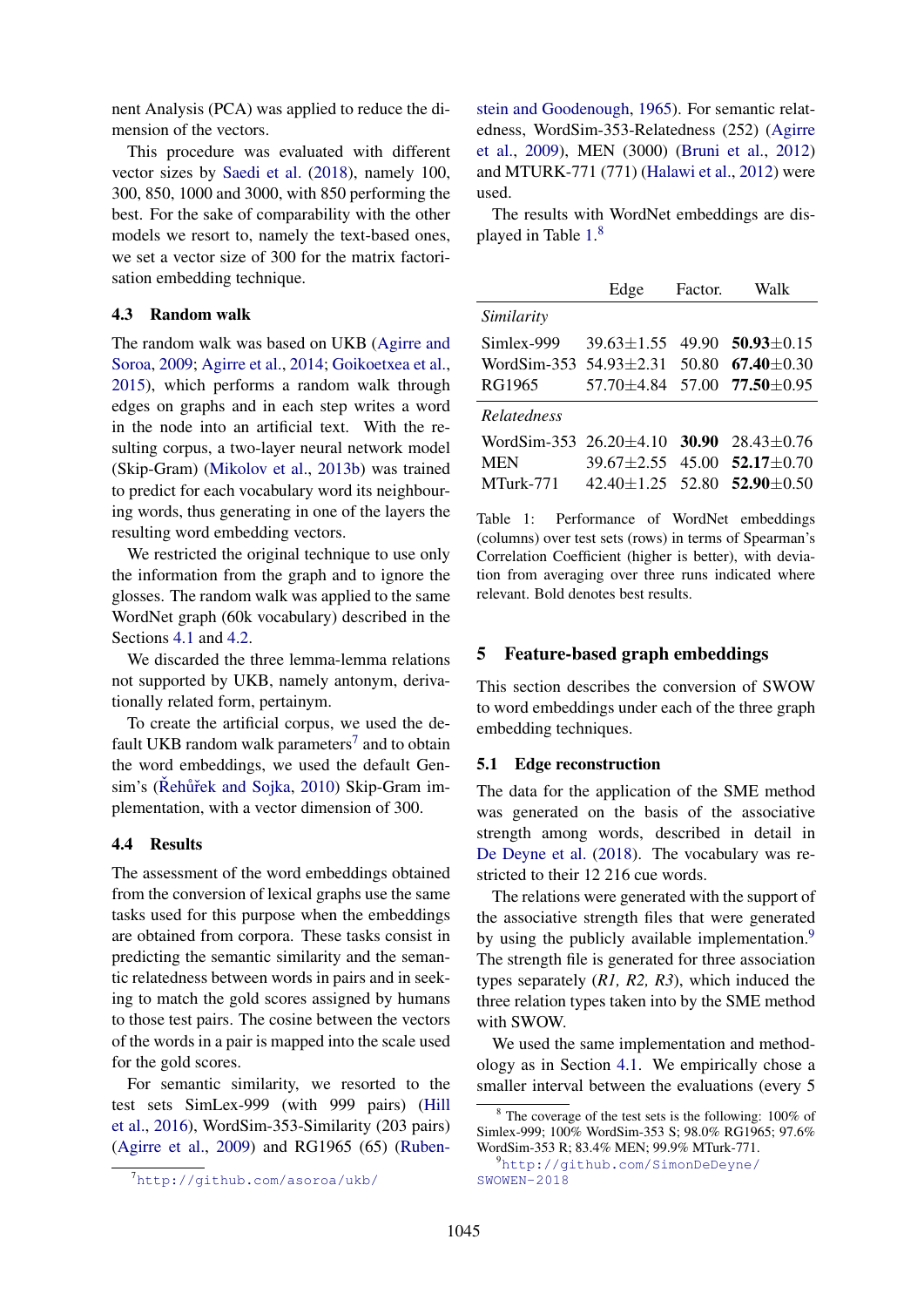epochs instead of 10) and a lower learning rate  $(0.001)$  instead of  $(0.01)$  for a better training quality. The validation and test sets each made up for around 5% of the data set. For the sake of comparison, we again chose the vector size of 300.

Similarly, as in Section [4.1,](#page-2-2) we trained three models and average the results.

## <span id="page-5-1"></span>5.2 Matrix factorisation

We follow the same methodology, data and implementation in [De Deyne et al.](#page-8-12) [\(2018\)](#page-8-12). The data set contained 12 216 cue words, a shorter vocabulary and matrix than the one selected from WordNet.

The data is pre-processed before generating the adjacency matrix, where the cue words and responses are spell-checked, and the adjustment of capitalisation and americanisms takes place. From the cue-response data, only 100 participants for each cue are considered. Since each participant responded with three associated tokens, this associates each cue with 300 word instances.

The adjacency matrix was then created similarly to the matrix factorisation of WordNet in section [4.2,](#page-3-3) yielding a square matrix  $A_G$ , with every word displayed in the rows and in the columns. The cell  $A_{Gi}$  contains the associative strength of word  $i$  with word  $j$ , obtained from the frequency with which word  $j$  is responded when word  $i$  is cued.

The adjacency matrix is factorised using the same parameters as described in Section [4.2,](#page-3-3) namely with the decay factor  $\alpha$  set at 0.75, and with a vector dimension of 300. Due to the small, 12k vocabulary available here, no extraction of a subset was necessary as it formed a data set computationally manageable.

The processing of the output matrix is also the same as in section [4.2,](#page-3-3) with an application of PMI+ to reduce frequency bias and PCA for dimension reduction.

## 5.3 Random walk

The random walk used the same technique as used for the inference-based graph, in Section [4.3.](#page-4-5)

The SWOW data set described in the previous Sections [5.1](#page-4-6) and [5.2](#page-5-1) was converted into a graph input for UKB. Each word in the vocabulary was considered a node. Each relation from a SWOW cue word to the associated word was considered as a relation between nodes. With the resulting graph, we created the artificial corpus by using the default UKB random walk parameters. To obtain the word embeddings, we used the default Gensim's Skip-Gram implementation (Řehůřek and [Sojka,](#page-9-16) [2010\)](#page-9-16) with vectors of dimension 300.

#### 5.4 Results

The results with SWOW embeddings are displayed in Table [2.](#page-5-2) [10](#page-5-3)

<span id="page-5-2"></span>

|                            | Edge             | Factor. | Walk             |
|----------------------------|------------------|---------|------------------|
| Similarity                 |                  |         |                  |
| Simlex-999                 | 54.13+6.20       | 67.80   | $69.33 \pm 0.06$ |
| WordSim-353                | 77.07 $\pm$ 4.76 | 85.00   | $84.53 \pm 0.06$ |
| RG1965                     | $83.50 \pm 4.50$ | 92.90   | $90.23 \pm 0.49$ |
| <b>Relatedness</b>         |                  |         |                  |
| WordSim-353 $70.70 + 3.68$ |                  | 79.30   | $77.73 + 0.23$   |
| <b>MEN</b>                 | 78.50±3.90       | 87.20   | $84.27 \pm 0.06$ |
| MTurk-771                  | $74.77 + 4.21$   | 80.90   | $81.10 + 0.17$   |
|                            |                  |         |                  |

Table 2: Performance of SWOW embeddings (columns) over test sets (rows) in terms of Spearman's Correlation Coefficient (higher is better).

### <span id="page-5-0"></span>6 Discussion

The results in the Sections above were obtained with word embeddings whose source of information are specifically designed and carefully curated lexical collections whose primary empirical source of data are human lexical intuitions elicited and gathered under a tightly controlled experimental protocol. This range of results should be enlarged with results obtained also with word embeddings that have, as the source of lexical information, collections of raw texts that were produced with purposes other than to serve specifically for word embeddings.

#### 6.1 Text-based embeddings

For this purpose, we resort to mainstream textbased word embeddings. For a fair comparison, we focus on embeddings that rely solely on lexical information, thus not possibly enhanced with supra-lexical information, like for instance Dependency word embeddings [\(Levy and Goldberg,](#page-9-20) [2014\)](#page-9-20), etc. The three word embeddings selected are Glove [\(Pennington et al.,](#page-9-1)  $2014$ ), $^{11}$  $^{11}$  $^{11}$  word2vec

<span id="page-5-3"></span><sup>&</sup>lt;sup>10</sup> The coverage of the test sets is the following: 99.6% of Simlex-999; 83.1% WordSim-353 S; 90.6% RG1965; 87.3% WordSim-353 R; 89.4% MEN; 93.2% MTurk-771.

<span id="page-5-4"></span><sup>&</sup>lt;sup>11</sup> These embeddings have Vectors of dimension 300 trained over 840B Token text. They were obtained from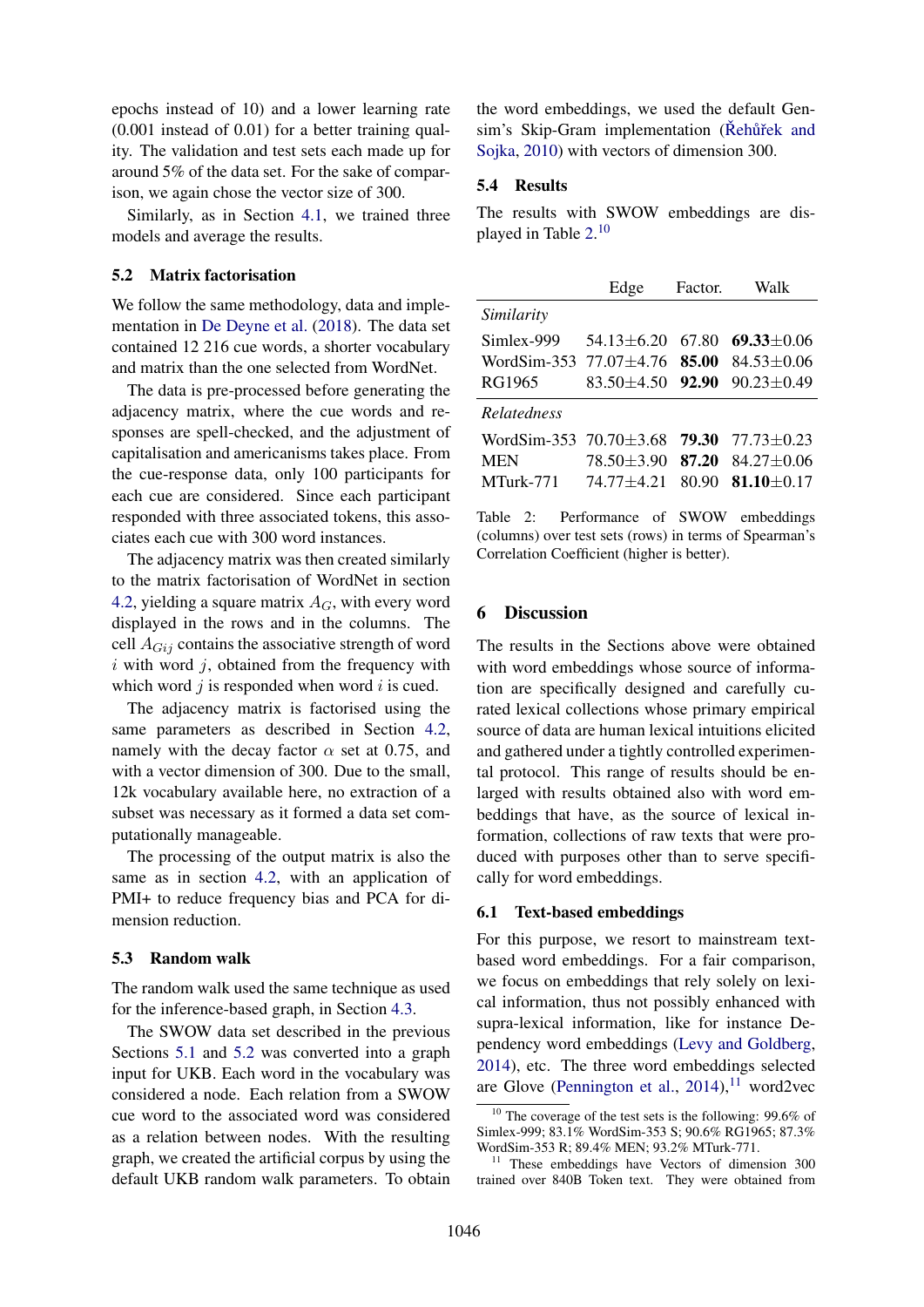[\(Mikolov et al.,](#page-9-0) [2013a\)](#page-9-0), $12$  and fastText [\(Mikolov](#page-9-2) [et al.,](#page-9-2) [2018\)](#page-9-2).[13](#page-6-1)

The evaluation results for these text-based word embeddings are displayed in Table [3.](#page-6-2)

<span id="page-6-2"></span>

|                    |       | Glove word2yec fastText |       |
|--------------------|-------|-------------------------|-------|
| Similarity         |       |                         |       |
| Simlex-999         | 37.52 | 43.61                   | 49.24 |
| WordSim-353        | 62.98 | 74.08                   | 79.74 |
| RG1965             | 65.77 | 74.77                   | 81.31 |
| <i>Relatedness</i> |       |                         |       |
| WordSim-353        | 57.09 | 60.97                   | 71.33 |
| <b>MEN</b>         | 67.65 | 69.89                   | 80.87 |
| MTurk-771          | 63.07 | 65.69                   | 76.13 |

Table 3: Performance of text-based embeddings (columns) over test sets (rows) in terms of Spearman's Correlation Coefficient (higher is better).

The word embeddings trained with a 600B token collection of texts, fastText, outperforms the other ones trained with 100B (word2vec) and 840B (Glove) token collections.

#### 6.2 Analysis

The experimental space explored gave rise to the range of results displayed in Tables [1](#page-4-2) to [3.](#page-6-2) We discuss in turn the observed impact of different graph embedding techniques, different lexical graphs, and different sources of lexical information.

The edge reconstruction technique consistently delivers the worst results across all lexical graphs and test sets. The top position, in turn, is shared by the random walk and matrix factorisation methods. While the former originates the best results with WordNet for most test sets, the latter does so with SWOW.

A possible explanation for this contrast may lie in that the systematic and exhaustive structuring of WordNet with regards the semantic knowledge pertaining to a given node of the graph may mitigate (more than SWOW does) the known drawback of the random walk in terms of not ensuring an optimal sampling strategy.<sup>[14](#page-6-3)</sup>

In the reverse direction, a factor that may be favouring matrix factorisation with SWOW may lie in that the systematic coverage of all the paths within the graph ensured by that technique may mitigate (more than random walk does) the less systematic nature of the lexical knowledge encoded in an association-based graph, like SWOW.

In what concerns comparison among lexical graphs, in turn, SWOW stands out as supporting results consistently far better for every test set than the ones supported by WordNet, with a range of deltas that go from 20% (15 points) with RG1965, to 159% (48 points) with WordSim-353 Relatedness. It is also interesting to note that the largest deltas are observed with data sets that test semantic relatedness, with deltas from 53% (28 points) with MTurk-771 to 159% (48 points) with WordSim-353, than with data sets for semantic similarity, with deltas from 20% (15 points) with RG1965, to 36% (18 points) with Simlex-999. This seems to indicate that the lexical knowledge necessary to solve the semantic tasks embodied in these test sets is better encoded in SWOW than in (a subset of) WordNet.

We look now into the impact of different sources of empirical data that inform word embeddings. While the best scores of text-based consistently outperform the best scores of WordNet embeddings, they are though consistently outperformed by the best scores of SWOW embeddings, with a range of deltas that go from 7% (5 points) with MTurk-771, to 41% (20 points) with Simlex-999. It is also interesting to note that the largest deltas are observed this time with data sets that test similarity, with deltas from 7% (5 points) with WordSim-353 Similarity to 41% (20 points) with Simlex-999, than with data sets for relatedness, with deltas from 8% (6 points) with MEN, to 11% (8 points) with WordSim-353 Relatedness.

As usual, this type of results needs to be taken with a prudent grain of salt. The kind of individual scores registered above depend on the size of the supporting data sets, be they graph- of text-based embeddings, and are expected to improve as the data sets get larger. Nevertheless, the patterns ob-

<http://nlp.stanford.edu/projects/glove/> in February 2019.

<span id="page-6-0"></span><sup>&</sup>lt;sup>12</sup> These embeddings have Vectors of dimension 300 trained over 100B Token text. They were obtained from [http://code.google.com/archive/p/](http://code.google.com/archive/p/word2vec/) [word2vec/](http://code.google.com/archive/p/word2vec/) on 22/04/2019.

<span id="page-6-1"></span><sup>&</sup>lt;sup>13</sup> These embeddings have Vectors of dimension 300 trained over 600B Token text. They were ob-<br>tained from  $h \text{tr} y / \text{fast} + \text{ext}$ , co/doos/en/ from [http://fasttext.cc/docs/en/](http://fasttext.cc/docs/en/english-vectors.html) [english-vectors.html](http://fasttext.cc/docs/en/english-vectors.html) on 22/04/2019.

<span id="page-6-3"></span> $14$ It is of note that the random walk graph embedding technique is not limited by the excessive memory footprint of the matrix factorisation method, and it is thus probably even better suited to take advantage of the full information and strength of WordNet.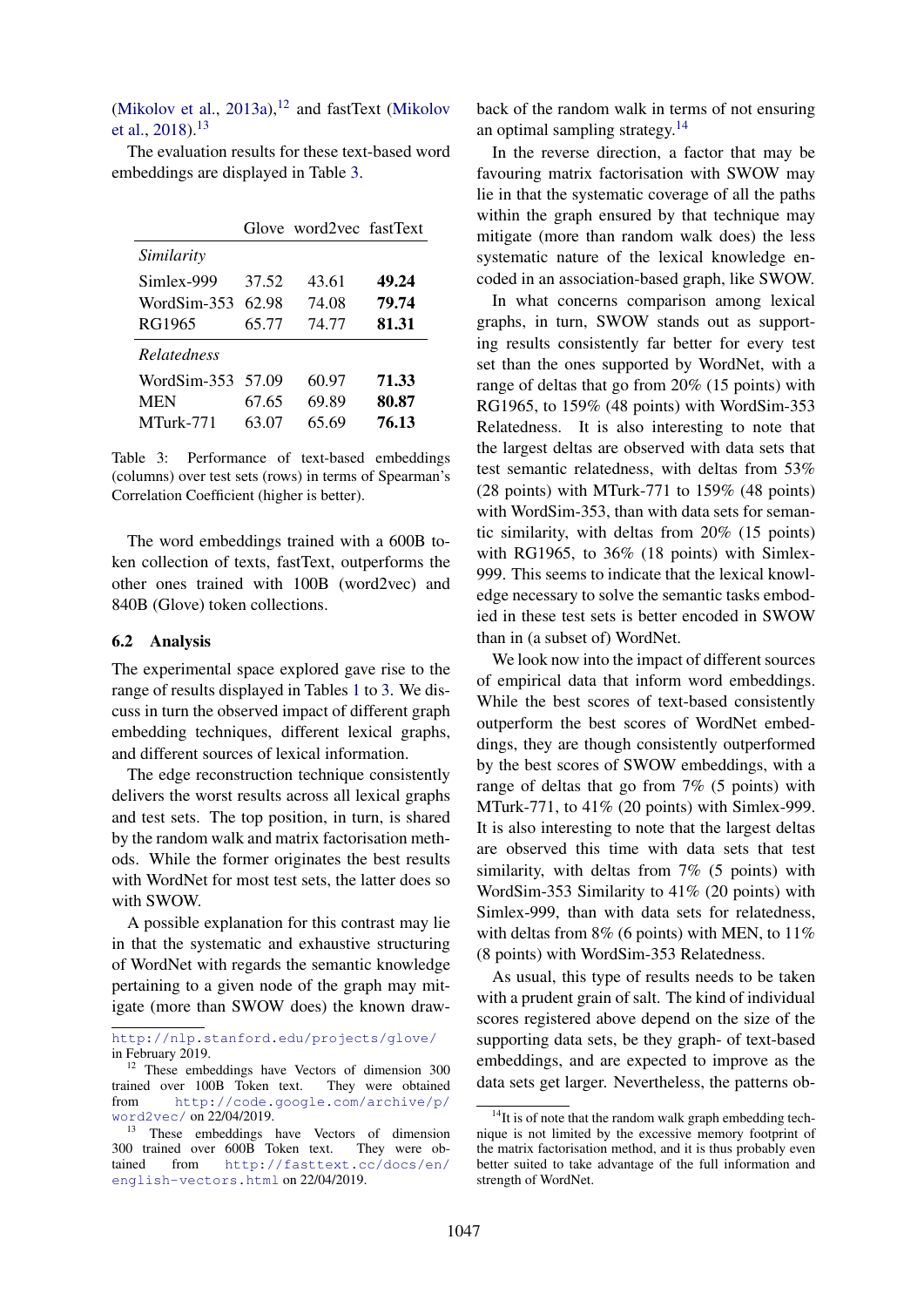served with this experimental space seems to provide a clear indication that graph-based embeddings are very competitive, with the best scoring solutions consistently outperforming mainstream text-based ones by a substantial margin.

It is of note that this is obtained with data sets of a much smaller size (12k) than the ones used for text-based embeddings (600B) — whose collection can be obtained with quite affordable costs in the case of SWOW, the graph that is informing the top-performing embeddings.

# <span id="page-7-0"></span>7 Related Work

There have been some publications pioneering the issue of obtaining word embeddings from lexical semantic networks. Each has focused though on a particular graph embedding technique or in a particular lexical graph, and thus a systematic study of graph embeddings under comparable settings was not undertaken, and *a fortiori* a comparative assessment of their strengths with regards textbased ones is also lacking.

The application of Katz index for matrix factorisation was undertaken by [De Deyne et al.](#page-8-17) [\(2016\)](#page-8-17) over SWOW and by [Saedi et al.](#page-9-3) [\(2018\)](#page-9-3) over a WordNet subset. These are the results from previous works that we follow more closely here.

The graph embedding SME technique based on edge reconstruction was pioneered by [Bordes et al.](#page-8-11) [\(2014\)](#page-8-11), who applied it to a small WordNet subset restricted to 1-hop relations, which we expanded in the experiments reported here.

The random walk methods for graph embeddings were experimented with by [Goikoetxea et al.](#page-8-3) [\(2015\)](#page-8-3) over full WordNet. This however does not represent a "purely" graph-based approach given the raw text in the glosses was also used. In our implementation here, the embeddings were based solely on the information in the graph.

In this connection, it is worthy of note the work by [Hughes and Ramage](#page-9-21) [\(2007\)](#page-9-21), which resorts also to random graph walks over WordNet. Differently, from the goal here, its goal was to obtain word-specific stationary probability distributions — such that the semantic affinity of two words is based on the similarity of their probability distributions —, rather than to obtain vectorial representations for words.

It is also worth mentioning that the task of determining the semantic similarity between two words can be performed not only on the basis of the

distance of their respective vectors in a semantic space, but also on the basis of the distance of the respective concepts in the semantic network itself. There has been a research tradition on this issue whose major proposals include [\(Jiang and Con](#page-9-22)[rath,](#page-9-22) [1997;](#page-9-22) [Lin,](#page-9-23) [1998;](#page-9-23) [Leacock and Chodorow,](#page-9-24) [1998;](#page-9-24) [Hirst and St-Onge,](#page-9-25) [1998;](#page-9-25) [Resnik,](#page-9-26) [1999\)](#page-9-26) a.o., which received nice comparative assessments in [\(Ferlez and Gams,](#page-8-18) [2004\)](#page-8-18) and [\(Budanitsky and](#page-8-19) [Hirst,](#page-8-19) [2006\)](#page-8-19). The focus of the present paper, though, is rather on vectorial representations and semantic distances based on them.

# <span id="page-7-1"></span>8 Conclusions

This paper reports on the insights gained on word embeddings with an experimental space that systemically explored empirical data from radically different sources (raw texts vs. lexical graphs), lexical information encoded in graphs from essentially different paradigms of lexical semantics (association- vs. inference-based), and methods to obtain vectorial representations of the nodes in graphs from each major family of graph embedding techniques (edge reconstruction- vs. matrix factorisation vs. random walk-based). Following mainstream practice, the resulting embeddings were evaluated for semantic similarity and relatedness prediction tasks.[15](#page-7-2)

The results obtained permit to observe a clear pattern indicating that the best scoring solutions with graph embeddings are very competitive, consistently outperforming mainstream textbased ones by a substantial margin. They indicate also that the graphs that are informing the topperforming word embeddings are of a type that can be obtained with quite affordable costs, as they belong to the family of feature-based lexical graphs, which can be collected from lexical associations evoked from laypersons.

In future work, it will be interesting to study how the distinct performance of word embeddings that are informed by different empirical data and embedding methods may have an equally distinctive impact into downstream tasks that take pretrained word embeddings as input.

<span id="page-7-2"></span><sup>&</sup>lt;sup>15</sup> The code and data sets used in this paper can be found at [https://github.com/nlx-group/Graph-vs.](https://github.com/nlx-group/Graph-vs.-Text-based-Embeddings) [-Text-based-Embeddings](https://github.com/nlx-group/Graph-vs.-Text-based-Embeddings).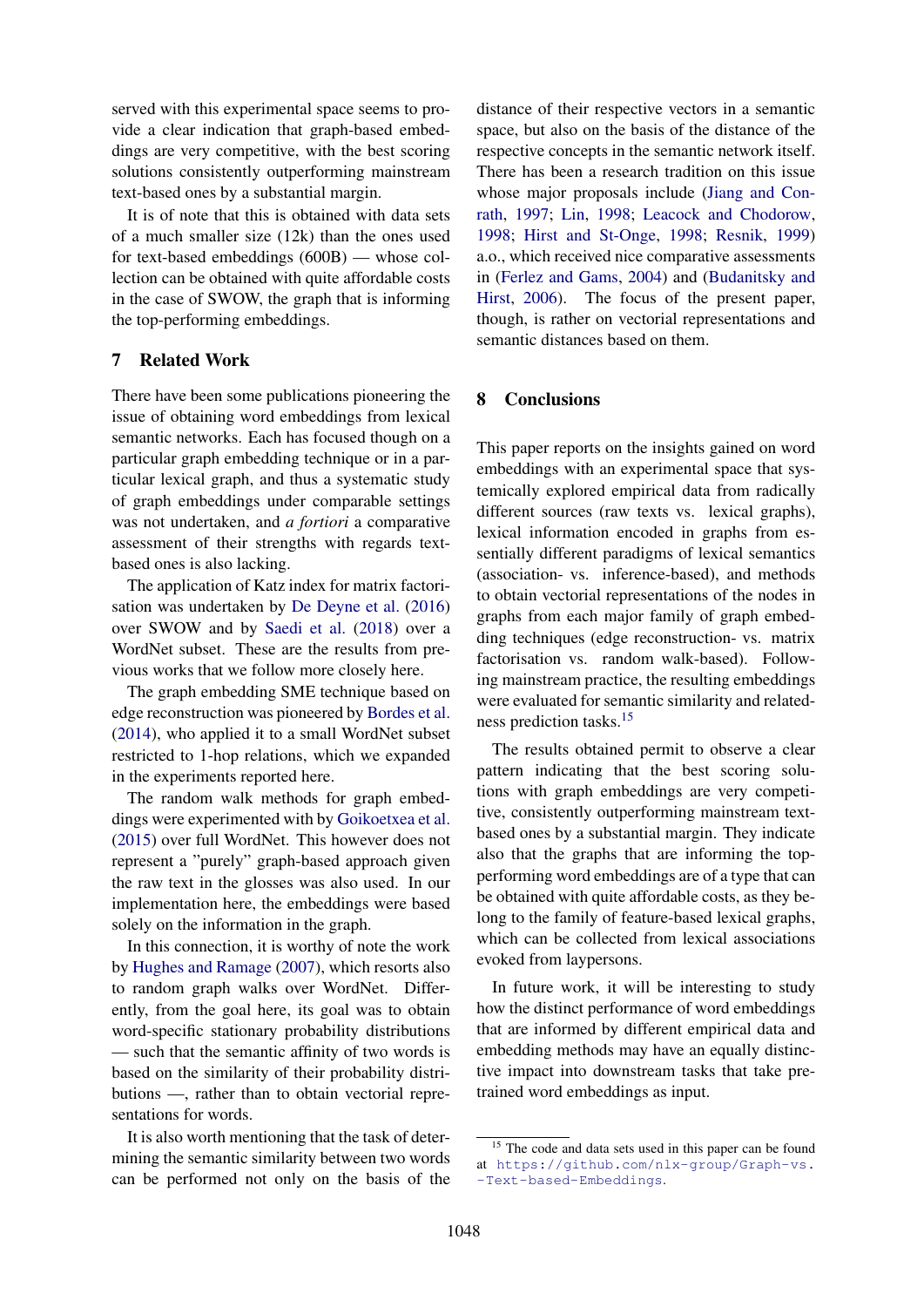#### Acknowledgements

The research results presented here were supported by PORTULAN CLARIN Infrastructure for the Science and Technology of Language, by the National Infrastructure for Distributed Computing (INCD) of Portugal, and by the ANI/3279/2016 grant.

## **References**

- <span id="page-8-15"></span>Eneko Agirre, Enrique Alfonseca, Keith Hall, Jana Kravalova, Marius Pasca, and Aitor Soroa. 2009. A study on similarity and relatedness using distributional and wordnet-based approaches. In *Proceedings of The Annual Conference of the North American Chapter of the Association for Computational Linguistics and Human Language Technologies Conference (NAACL-HLT2009)*, pages 19–27. Association for Computational Linguistics.
- <span id="page-8-14"></span>Eneko Agirre, Oier López de Lacalle, and Aitor Soroa. 2014. Random walks for knowledge-based word sense disambiguation. *Computational Linguistics*, 40(1):57–84.
- <span id="page-8-13"></span>Eneko Agirre and Aitor Soroa. 2009. Personalizing pagerank for word sense disambiguation. In *Proceedings of the 12th Conference of the European Chapter of the Association for Computational Linguistics*, pages 33–41. Association for Computational Linguistics.
- <span id="page-8-5"></span>John Robert Anderson. 1974. Retrieval of propositional information from long-term memory. *Cognitive Psychology*, 6(4):451–474.
- <span id="page-8-9"></span>Marco Baroni, Raffaella Bernardi, Ngoc-Quynh Do, and Chung-chieh Shan. 2012. Entailment above the word level in distributional semantics. In *Proceedings of the 13th Conference of the European Chapter of the Association for Computational Linguistics (EACL2012)*, pages 23–32. Association for Computational Linguistics.
- <span id="page-8-0"></span>Yonatan Belinkov, Nadir Durrani, Fahim Dalvi, Hassan Sajjad, and James Glass. 2017. [What do neu](https://doi.org/10.18653/v1/P17-1080)[ral machine translation models learn about morphol](https://doi.org/10.18653/v1/P17-1080)[ogy?](https://doi.org/10.18653/v1/P17-1080) In *Proceedings of the 55th Annual Meeting of the Association for Computational Linguistics (Volume 1: Long Papers)*, pages 861–872, Vancouver, Canada. Association for Computational Linguistics.
- <span id="page-8-4"></span>Daniel G. Bobrow and Donald Arthur Norman. 1975. Some principles of memory schemata. In *Representation and Understanding: Studies in Cognitive Science*, page 131–149. Elsevier.
- <span id="page-8-11"></span>Antoine Bordes, Xavier Glorot, Jason Weston, and Yoshua Bengio. 2014. A semantic matching energy function for learning with multi-relational data. *Machine Learning*, 94(2):233–259.
- <span id="page-8-16"></span>Elia Bruni, Gemma Boleda, Marco Baroni, and Nam-Khanh Tran. 2012. Distributional semantics in technicolor. In *Proceedings of the 50th Annual Meeting of the Association for Computational Linguistics (ACL2012)*, pages 136–145. Association for Computational Linguistics.
- <span id="page-8-19"></span>Alexander Budanitsky and Graeme Hirst. 2006. [Eval](https://doi.org/10.1162/coli.2006.32.1.13)[uating wordnet-based measures of lexical semantic](https://doi.org/10.1162/coli.2006.32.1.13) [relatedness.](https://doi.org/10.1162/coli.2006.32.1.13) *Computational Linguistics*, 32(1):13– 47.
- <span id="page-8-10"></span>Hongyun Cai, Vincent W. Zheng, and Kevin Chen-Chuan Chang. 2017. [A comprehensive survey of](https://doi.org/10.1109/TKDE.2018.2807452) [graph embedding: Problems, techniques and appli](https://doi.org/10.1109/TKDE.2018.2807452)[cations.](https://doi.org/10.1109/TKDE.2018.2807452) *IEEE Transactions on Knowledge and Data Engineering*.
- <span id="page-8-1"></span>Alexis Conneau, German Kruszewski, Guillaume Lample, Loïc Barrault, and Marco Baroni. 2018. [What you can cram into a single vector: Probing sen](http://arxiv.org/abs/1805.01070)[tence embeddings for linguistic properties.](http://arxiv.org/abs/1805.01070)
- <span id="page-8-2"></span>Ondřej Cífka and Ondřej Bojar. 2018. [Are BLEU and](http://arxiv.org/abs/1805.06536) [meaning representation in opposition?](http://arxiv.org/abs/1805.06536)
- <span id="page-8-8"></span>Simon De Deyne, Daniel J Navarro, and Gert Storms. 2013. Better explanations of lexical and semantic cognition using networks derived from continued rather than single-word associations. *Behavior Research Methods*, 45(2):480–498.
- <span id="page-8-12"></span>Simon De Deyne, Danielle J Navarro, Amy Perfors, Marc Brysbaert, and Gert Storms. 2018. The "small world of words" english word association norms for over 12,000 cue words. *Behavior research methods*, pages 1–20.
- <span id="page-8-17"></span>Simon De Deyne, Amy Perfors, and Daniel J Navarro. 2016. Predicting human similarity judgments with distributional models: The value of word associations. In *Proceedings of the 26th International Conference on Computational Linguistics (COL-ING2016)*, pages 1861–1870.
- <span id="page-8-6"></span>William K Estes. 1994. *Classification and Cognition*. Oxford University Press.
- <span id="page-8-7"></span>Christiane Fellbaum, editor. 1998. *WordNet: An Electronic Lexical Database*. MIT Press.
- <span id="page-8-18"></span>Jure Ferlez and Matjaz Gams. 2004. Shortest-path semantic distance measure in wordnet v2.0. *Informatica*, 28:381–386.
- <span id="page-8-3"></span>Josu Goikoetxea, Aitor Soroa, and Eneko Agirre. 2015. Random walks and neural network language models on knowledge bases. In *Proceedings of the Conference of the North American Chapter of the Association for Computational Linguistics and Human Language Technologies Conference (NAACL-HLT25)*, pages 1434–1439. Association for Computational Linguistics.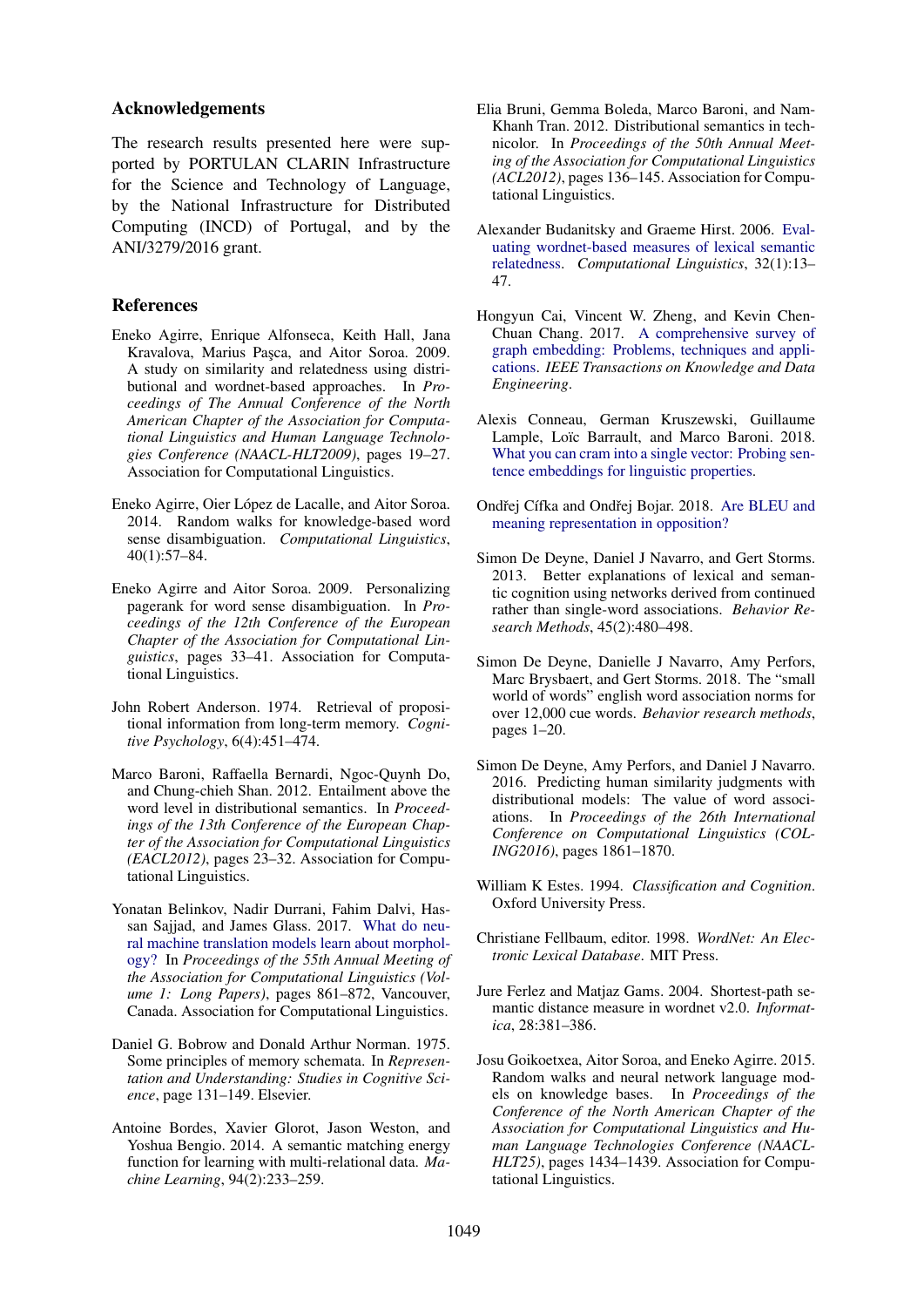- <span id="page-9-19"></span>Guy Halawi, Gideon Dror, Evgeniy Gabrilovich, and Yehuda Koren. 2012. Large-scale learning of word relatedness with constraints. In *Proceedings of the 18th ACM SIGKDD International Conference on Knowledge Discovery and Data Mining*, pages 1406–1414. ACM.
- <span id="page-9-4"></span>Zellig S Harris. 1954. Distributional structure. *Word*, 10(2-3):146–162.
- <span id="page-9-17"></span>Felix Hill, Roi Reichart, and Anna Korhonen. 2016. Simlex-999: Evaluating semantic models with (genuine) similarity estimation. *Computational Linguistics*, 41:665–695.
- <span id="page-9-25"></span>G. Hirst and D. St-Onge. 1998. Lexical chains as representations of context for the detection and correction of malapropisms. In C. Fellbaum, editor, *Word-Net: An Electronic Lexical Database*, pages 305– 332. MIT Press.
- <span id="page-9-10"></span>Keith J Holyoak and Kyunghee Koh. 1987. Surface and structural similarity in analogical transfer. *Memory & Cognition*, 15(4):332–340.
- <span id="page-9-21"></span>Thad Hughes and Daniel Ramage. 2007. Lexical semantic relatedness with random graph walks. In *EMNLP-CONLL2007*, Prague, Czech Republic.
- <span id="page-9-13"></span>Yangfeng Ji and Jacob Eisenstein. 2014. Representation learning for text-level discourse parsing. In *Proceedings of the 52nd Annual Meeting of the Association for Computational Linguistics (ACL2014)*, pages 13–24. Association for Computational Linguistics.
- <span id="page-9-22"></span>J. Jiang and D. Conrath. 1997. Semantic similarity based on corpus statistics and lexical taxonomy. In *Proceedings on International Conference on Research in Computational Linguistics*.
- <span id="page-9-24"></span>C. Leacock and M. Chodorow. 1998. Combining local context and wordnet similarity for word sense identification. In C. Fellbaum, editor, *WordNet: An Electronic Lexical Database*, pages 265–285. MIT Press.
- <span id="page-9-20"></span>Omer Levy and Yoav Goldberg. 2014. Dependencybased word embeddings. In *Proceedings of the 52nd Annual Meeting of the Association for Computational Linguistics (Volume 2: Short Papers)*, volume 2, pages 302–308.
- <span id="page-9-12"></span>Jiwei Li and Dan Jurafsky. 2015. Do multi-sense embeddings improve natural language understanding? *arXiv preprint arXiv:1506.01070*.
- <span id="page-9-23"></span>D. Lin. 1998. An information-theoretic definition of similarity. In *Proceedings of 15th International Conference on Machine Learning*.
- <span id="page-9-8"></span>David E Meyer and Roger W Schvaneveldt. 1971. Facilitation in recognizing pairs of words: Evidence of a dependence between retrieval operations. *Journal of Experimental Psychology*, 90(2):227.
- <span id="page-9-0"></span>Tomas Mikolov, Kai Chen, Greg Corrado, and Jeffrey Dean. 2013a. Efficient estimation of word representations in vector space. *arXiv preprint arXiv:1301.3781*. [https://code.google.](https://code.google.com/archive/p/word2vec/) [com/archive/p/word2vec/](https://code.google.com/archive/p/word2vec/).
- <span id="page-9-2"></span>Tomas Mikolov, Edouard Grave, Piotr Bojanowski, Christian Puhrsch, and Armand Joulin. 2018. Advances in pre-training distributed word representations. In *Proceedings of the International Conference on Language Resources and Evaluation (LREC 2018)*.
- <span id="page-9-15"></span>Tomas Mikolov, Ilya Sutskever, Kai Chen, Greg S Corrado, and Jeff Dean. 2013b. Distributed representations of words and phrases and their compositionality. In *Advances in Neural Information Processing Systems 26*, pages 3111–3119.
- <span id="page-9-7"></span>Marvin Minsky. 1975. A framework for representing knowledge. In *Psychology of Computer Vision*. McGraw-Hill.
- <span id="page-9-14"></span>Mark Newman. 2010. *Networks: An Introduction*. Oxford University Press.
- <span id="page-9-5"></span>Charles E Osgood, George J Suci, and Percy H Tannenbaum. 1957. The measurement of meaning. *Urbana: University of Illinois Press*.
- <span id="page-9-1"></span>Jeffrey Pennington, Richard Socher, and Christopher D. Manning. 2014. [GloVe: Global vectors for](http://www.aclweb.org/anthology/D14-1162) [word representation.](http://www.aclweb.org/anthology/D14-1162) In *Empirical Methods in Natural Language Processing (EMNLP)*, pages 1532– 1543.
- <span id="page-9-6"></span>M Ross Quillan. 1966. Semantic memory. Technical report, Bolt Beranek and Newman Inc., Cambridge MA.
- <span id="page-9-16"></span>Radim Řehůřek and Petr Sojka. 2010. Software framework for topic modelling with large corpora. In *Proceedings of the LREC 2010 Workshop on New Challenges for NLP Frameworks*, pages 45–50. European Language Resources Association.
- <span id="page-9-26"></span>P. Resnik. 1999. Semantic similarity in a taxonomy: An information-based measure and its application to problems of ambiguity in natural language. *Journal of Artificial Intelligence Research*, 11.
- <span id="page-9-9"></span>Lance J Rips. 1975. Inductive judgments about natural categories. *Journal of Verbal Learning and Verbal Behavior*, 14(6):665–681.
- <span id="page-9-11"></span>Brian H Ross. 1984. Remindings and their effects in learning a cognitive skill. *Cognitive Psychology*, 16(3):371–416.
- <span id="page-9-18"></span>Herbert Rubenstein and John B Goodenough. 1965. Contextual correlates of synonymy. *Communications of the ACM*, 8(10):627–633.
- <span id="page-9-3"></span>Chakaveh Saedi, António Branco, João António Ro-drigues, and João Silva. 2018. [Wordnet embeddings.](http://aclweb.org/anthology/W18-3016) In *Proceedings of The Third Workshop on Representation Learning for NLP*, pages 122–131. Association for Computational Linguistics.